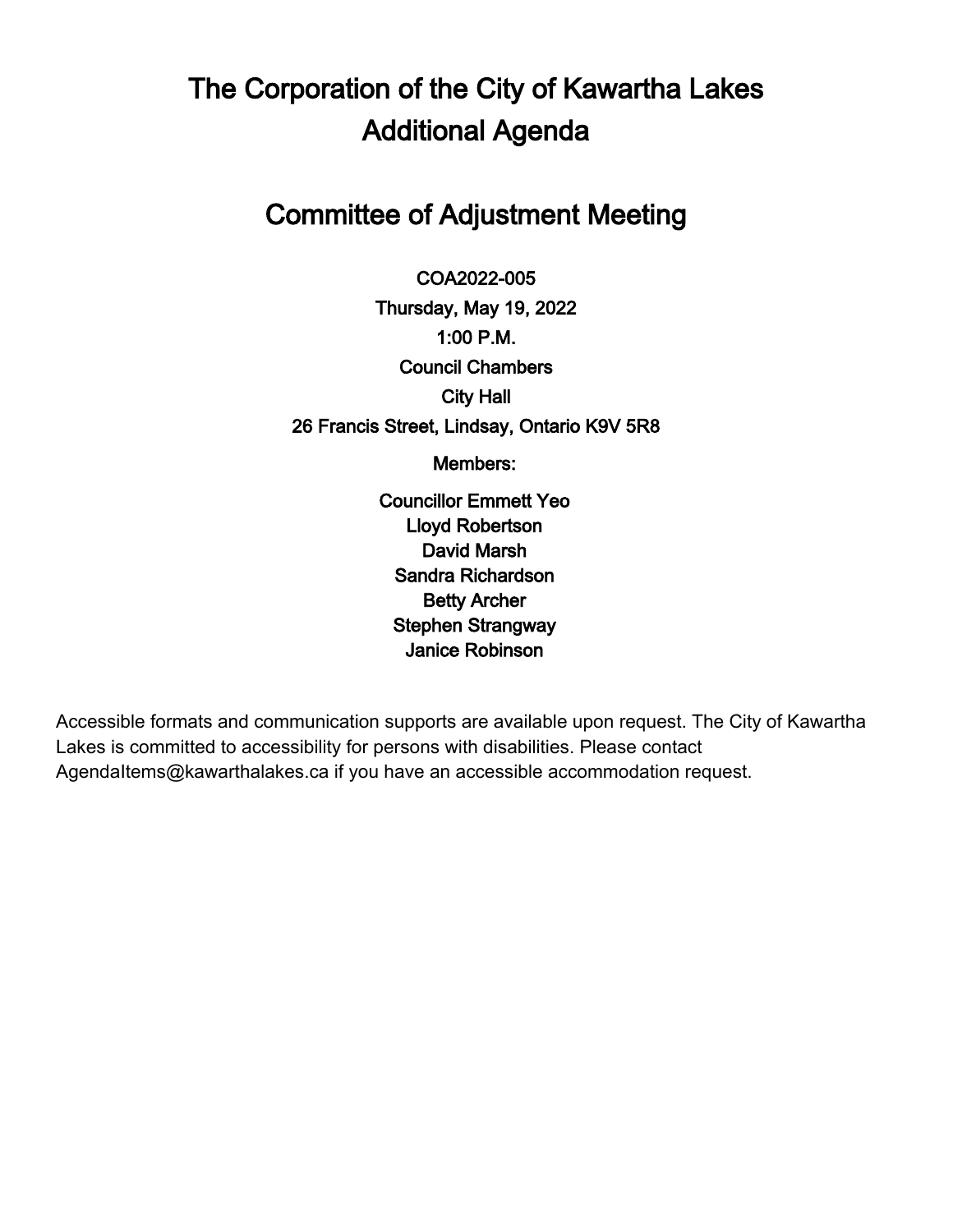## Pages

## 4. Deferred Applications

### 4.1. Minor Variances

\*4.1.1. D20-2021-077 Memorandum 3 - 3

Leah Barrie, Manager of Planning File Number D20-2022-077 Location: Vacant Lands, Logie Street Block 39, Plan 57M-798 Former Town of Lindsay Owner: Skyline Real Estate Holdings Inc. Applicant: Michael Bissett, Bousfields Inc.